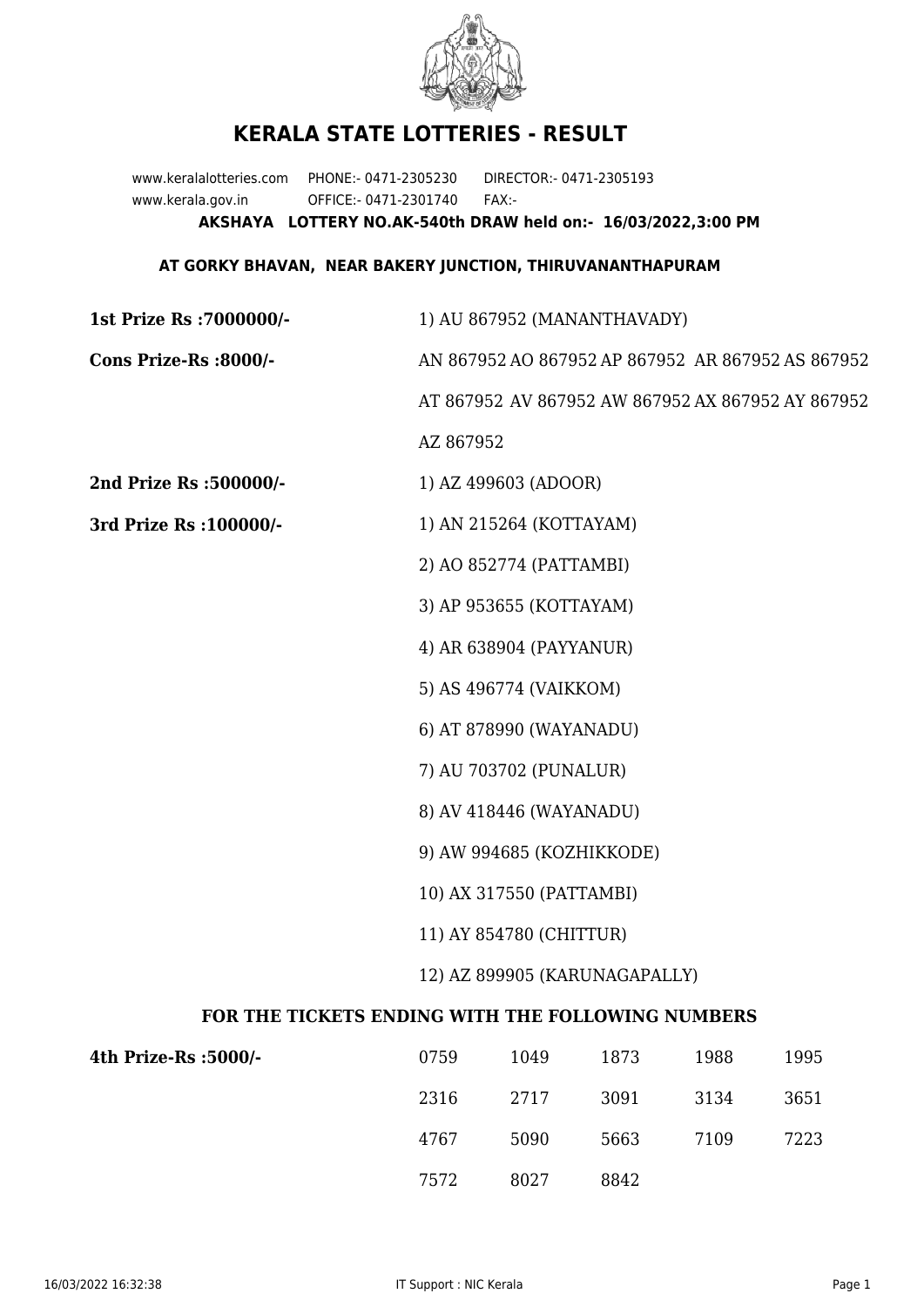| 5th Prize-Rs : 2000/- | 0886 | 3368 | 5330 | 6463 | 8111 |
|-----------------------|------|------|------|------|------|
|                       | 8695 | 9014 |      |      |      |
| 6th Prize-Rs : 1000/- | 0414 | 0583 | 0971 | 1549 | 1655 |
|                       | 2094 | 2384 | 2545 | 2552 | 2890 |
|                       | 3913 | 5613 | 5628 | 5931 | 5939 |
|                       | 6014 | 6511 | 6691 | 6694 | 6782 |
|                       | 7220 | 7386 | 7935 | 7986 | 8562 |
|                       | 9868 |      |      |      |      |
| 7th Prize-Rs : 500/-  | 0161 | 0235 | 0416 | 0553 | 0764 |
|                       | 0779 | 1180 | 1258 | 1641 | 1717 |
|                       | 1723 | 1732 | 2056 | 2145 | 2378 |
|                       | 2437 | 2678 | 2722 | 2871 | 3243 |
|                       | 3268 | 3353 | 3386 | 3391 | 3521 |
|                       | 3933 | 4101 | 4144 | 4175 | 4374 |
|                       | 4442 | 4955 | 5065 | 5073 | 5077 |
|                       | 5079 | 5299 | 5372 | 5589 | 5791 |
|                       | 5913 | 6012 | 6322 | 6334 | 6375 |
|                       | 6377 | 6533 | 6551 | 6670 | 6701 |
|                       | 6747 | 6751 | 6894 | 7032 | 7241 |
|                       | 7363 | 7435 | 7983 | 8004 | 8185 |
|                       | 8209 | 8261 | 8303 | 8484 | 8567 |
|                       | 8893 | 9029 | 9052 | 9602 | 9607 |
|                       | 9790 | 9823 |      |      |      |
| 8th Prize-Rs : 100/-  | 0063 | 0143 | 0227 | 0286 | 0291 |
|                       | 0365 | 0467 | 0577 | 0620 | 0864 |
|                       | 0923 | 1186 | 1257 | 1283 | 1341 |
|                       | 1483 | 1591 | 1812 | 1823 | 1857 |
|                       | 1909 | 1940 | 2047 | 2170 | 2225 |
|                       | 2237 | 2251 | 2329 | 2400 | 2569 |